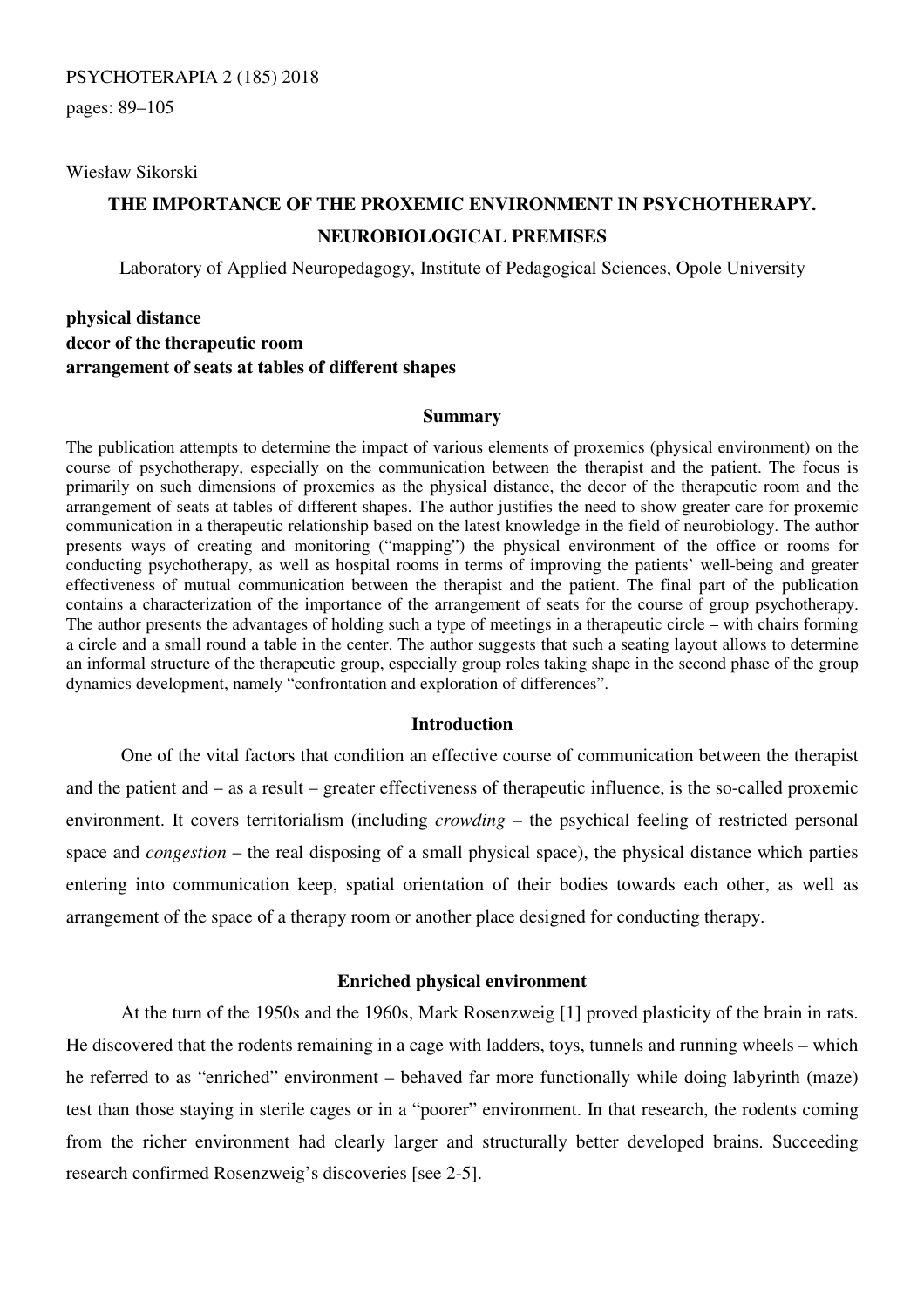#### **Perception of space and the brain**

Russell Epstein et al. [6] have made the establishment that in subjects under examination, while they were looking at different elements of the physical environment, a very remarkable excitation of parahippocampal place area (PPA) in their brain was observed. The subjects were shown photos of furnished rooms, differently looking streets, cities, and landscapes. The authors of this research claim that the above-mentioned area of the brain is responsible for associating perceptive information with earlier spatial experience. This information is registered in the cognitive map of the brain. The latest methods of neuroimaging make it possible to obtain a higher level of objectivism since physiological, emotional and sensual reactions are recorded by relevant devices. Thanks to this, one can also acquire data from sick people, patients with dysfunctions or dementia, who are not capable of consciously passing information on their own health condition.

# **Neuroarchitecture**

The current state of neurobiological knowledge has contributed to the development of the socalled neuroarchitecture, which deals with searching for dependencies between physical environment and working of the brain. This concerns, in particular, arranging the surrounding environment, simultaneously taking reactions of the nervous system into account. This movement has been appreciated by the World Health Organization which – relying on relevant studies – has confirmed the great significance of designing the physical environment for the improvement of health and natural environment. There follow explicit conclusions from the research, indicating that there exists a dire necessity to make changes in this sphere, and more precisely – in designing cities, buildings or rooms, bearing in mind human beings' health, their good frame of mind and personal development. It is health that should make the most important element in neurodesigning the physical environment. Such a salutogenetic approach, that is one that appreciates pro-health assets of a friendly proxemic environment, requires the cooperation of neurobiologists, physicians, psychologists, physiologists, philosophers, sociologists, ethnographers, engineers and many other professionals. It is not until the interdisciplinary approach is duly assumed that designing and arranging the physical environment will take into consideration a wide variety of men's needs to a much greater extent and – in consequence – their psychic health will benefit.

Bernard M. Maarsingh – a Dutch clinical psychologist, psychotherapist, and coach – lists three features connecting us as human beings. The first one results from the fact that we are not lonely islands, we are not created to act single-handed – we discuss, consume meals, make sex, admire landscapes – in the company of other humans or with others. Despite the fact that we wish to have moments of solitude, generally, we want to be with somebody. The second quality is our longing for longevity. The third one points to the infectiousness of our behaviors, especially emotional harmonizing and emphatic reacting. People constantly influence one another. As neurobiologists managed to find out, this results from the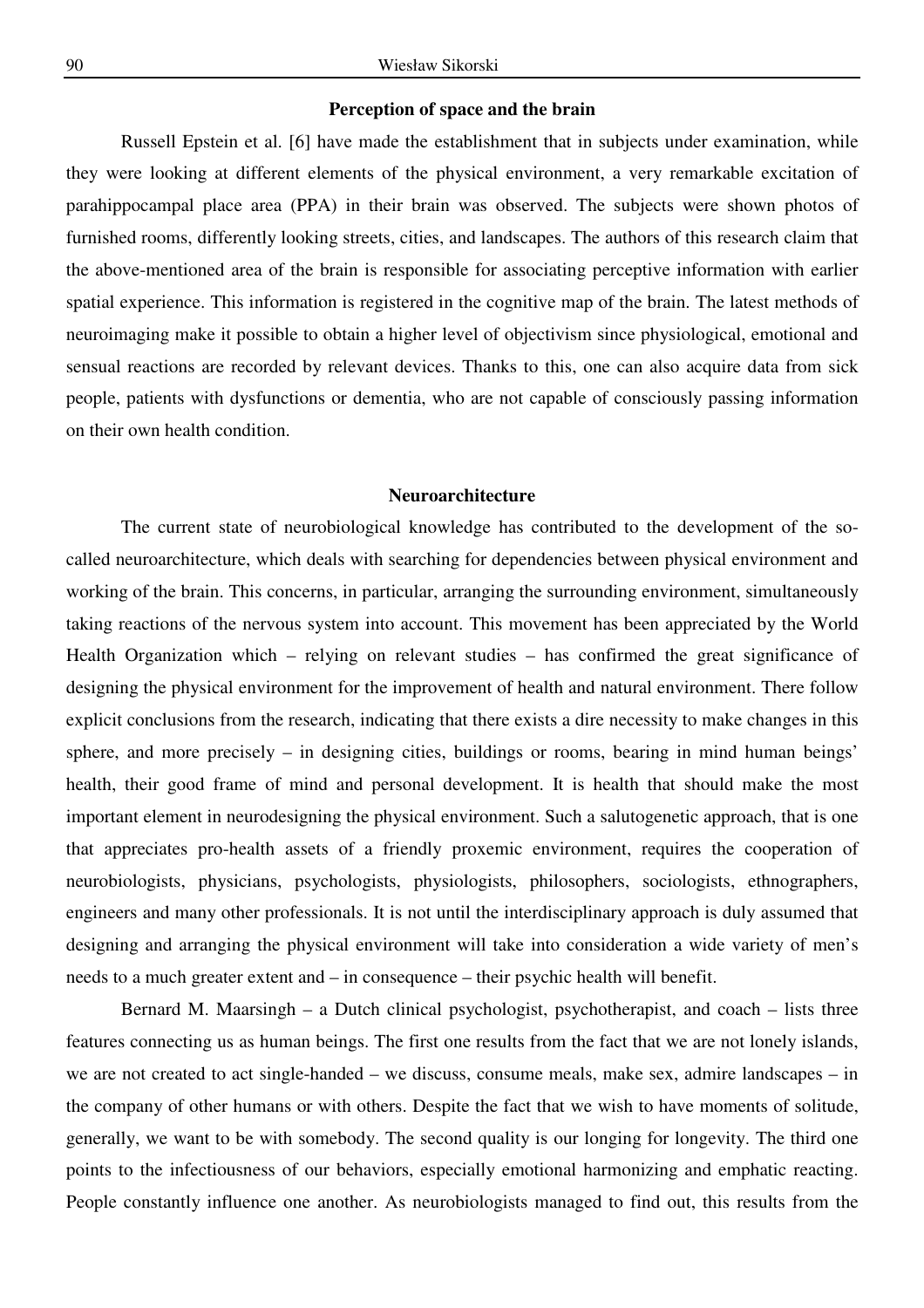activity of the mirror neurons and the plasticity of the brain (neurogenesis and synaptogenesis) on each of the levels, beginning with the neurobiochemical one and ending up with the vast areas of the cerebrum. Under the influence of such experiences, the human brain is constantly changing. The proxemic environment impacts human beings in a similar way [7].

It is for this reason that while neurodesigning the physical space of a therapy room or hospital wards in psychiatric departments, one should take into account cognitive, sensorial, motorial and perceptive functions. The sustainable designing of interiors and objects understood in this way is expected to cause the materials used and arrangement solutions not to disturb, or indeed – on the contrary – to be beneficial to patients, therapists, and physicians. Kristina Sahlqvist – an interior designer and research worker at the University of Göteborg – is the author of the interdisciplinary architectural design of the Swedish hospital in Sahlgrenska. By engaging not only interior designers and architects but also physicians, psychologists, acousticians, musicians and experts on cognitive theories, she has made changes in the arrangement of hospital wards. The changes were aimed at transforming the rigid, cold and too formal hospital space into a physical environment resembling the interior of home. The latest word in technology, like intelligent materials and integral heating systems (based on the use of solar power), have been used. Patients have achieved comfortable conditions created to freely move within the space of the hospital, including consumption of meals jointly with their families. The new arrangement has led to the enrichment of the patients' proxemic environment and – at the same time – to multi-sensual spatial stimulation. The changes indeed contributed to an evident improvement in the wellbeing of all patients and in consequence – to improvement in their health conditions [7].

# **The physical environment of therapy**

It can be concluded from the considerations to date that thanks to the plasticity of the brain it is possible to increase the effectiveness of therapeutic actions through creating a friendly physical environment in the therapy room. At the same time, this points to the necessity of purposeful, wellthought-over and proper arranging and equipping the place designed for working with patients. Such rooms should be furnished with comfortable seating places (e.g. upholstered chairs with armrests or armchairs) for the therapist and patients; the chairs should not be placed on the opposite sides of the desk, table or any other separating piece of furniture, though. They can stand conveniently at a small casual table. Moreover, a place used for psychotherapy needs to be well ventilated or air-conditioned, kept at an appropriate temperature, with the light toned down – neither too dark nor too bright. If a child is to be the patient, then it is worth taking care of additional equipment in the room, that is a good number of toys and also drawing materials or other painting implements appropriate for their age [8].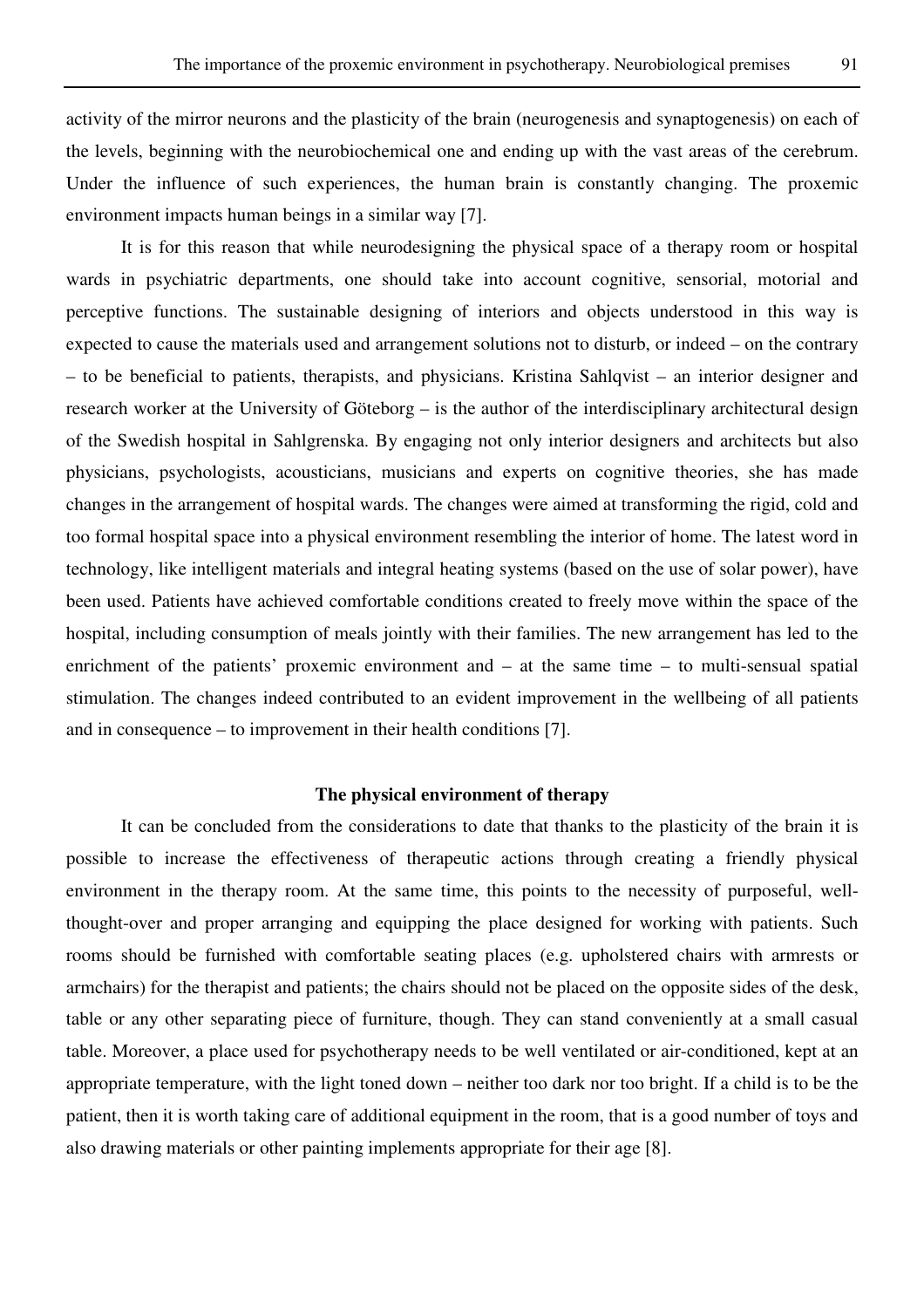# **Spatial zones in therapy**

It turns out that for the course of psychotherapy to be effective, zones of physical distance, which make an extremely important element of proxemics, are crucial. They are distances that the clinician should keep while working with patients. Table 1 shows examples of the therapist's behavior towards the patient, which take into account – following E.T. Hall – four types of physical distance and distances corresponding to them – the close and far phases.

# Table 1. **Therapist's behavior at different physical distances typical of Hall's four spatial zones**

| Type of physical distance                                                                                                     | The therapist's behavior towards the patient                                                                                                                                                                                                                                                                                                                                                                                                                                                                                                                                                                                         |
|-------------------------------------------------------------------------------------------------------------------------------|--------------------------------------------------------------------------------------------------------------------------------------------------------------------------------------------------------------------------------------------------------------------------------------------------------------------------------------------------------------------------------------------------------------------------------------------------------------------------------------------------------------------------------------------------------------------------------------------------------------------------------------|
| <b>Public distance</b><br>(close phase from 3.6 m to 7.5 m; far<br>phase from 7.5 m until the limit of seeing<br>and hearing) | The therapist's relation with the patient begins with this distance. The former makes eye<br>contact with the latter, introduces himself/herself, informs the patient about his/her<br>competences (the therapist's certificate held) and establishes how the patient is<br>expected to address him/her; the therapist also sends appropriate paraligual items of<br>information (e.g. he/she smiles).                                                                                                                                                                                                                               |
| Social distance<br>(close phase from 1.2 m to 2.1 m; far<br>phase from 2.1 m to 3.6 m)                                        | Within this zone there follows further formation of therapeutic relations. The therapist<br>talks to the patient, touching general subjects, which is to serve the purpose of obtaining<br>initial information about the latter and his/her problems.                                                                                                                                                                                                                                                                                                                                                                                |
| Personal distance<br>(close phase from 45 cm to 75 cm; far<br>phase from 75 cm to $1.2$ m)                                    | Within this zone, there starts the full process of therapy. The therapist talks to the patient<br>about subjects connected with the illness and the difficulties faced by the latter. The<br>former takes care not to cross the borders of the personal space of the latter.                                                                                                                                                                                                                                                                                                                                                         |
| Intimate distance<br>(close phase from 0 to 15 cm; far phase<br>from $16 \text{ cm}$ to $45 \text{ cm}$ )                     | Within this zone, the therapist – having obtained the patient's consent – makes use of<br>the contact by touching. This concerns, in particular, application of the so-called body-<br>oriented therapy. It is admissible to support the patient with touching, and speaking<br>precisely - holding the latter's hand at the moment(s) of going through strong emotions.<br>The therapist should always inform the patient about his/her intention to touch the latter<br>prior to the act with the aim to obtain their consent. In other circumstances, moving<br>within this zone using the therapeutic relationship is forbidden. |

Source: Author's own elaboration

Hall [9] proposes to use close phases of the four physical distances in contacts with acquaintances or while socializing, whereas during more official meetings – rely on the far phases. The specifics of psychotherapy seems to require close phases which favor greater closeness and openness.

## **The communication function of the micro-environment**

Many therapists take great care of proper furnishing of their offices. Robert Sommer [10] claims that the very removal of the desk – a peculiar symbol of a barricade – makes the patient feel five times more comfortable during their visit at the therapist's. The same researcher found out also that redesigning the hospital ward designed for convalescents evidently improved the mutual relations between the patients. Prior to the alteration, the chairs had been arranged in a row along the walls. In compliance with the new design, the seating places were placed around tables of small sizes so that the patients could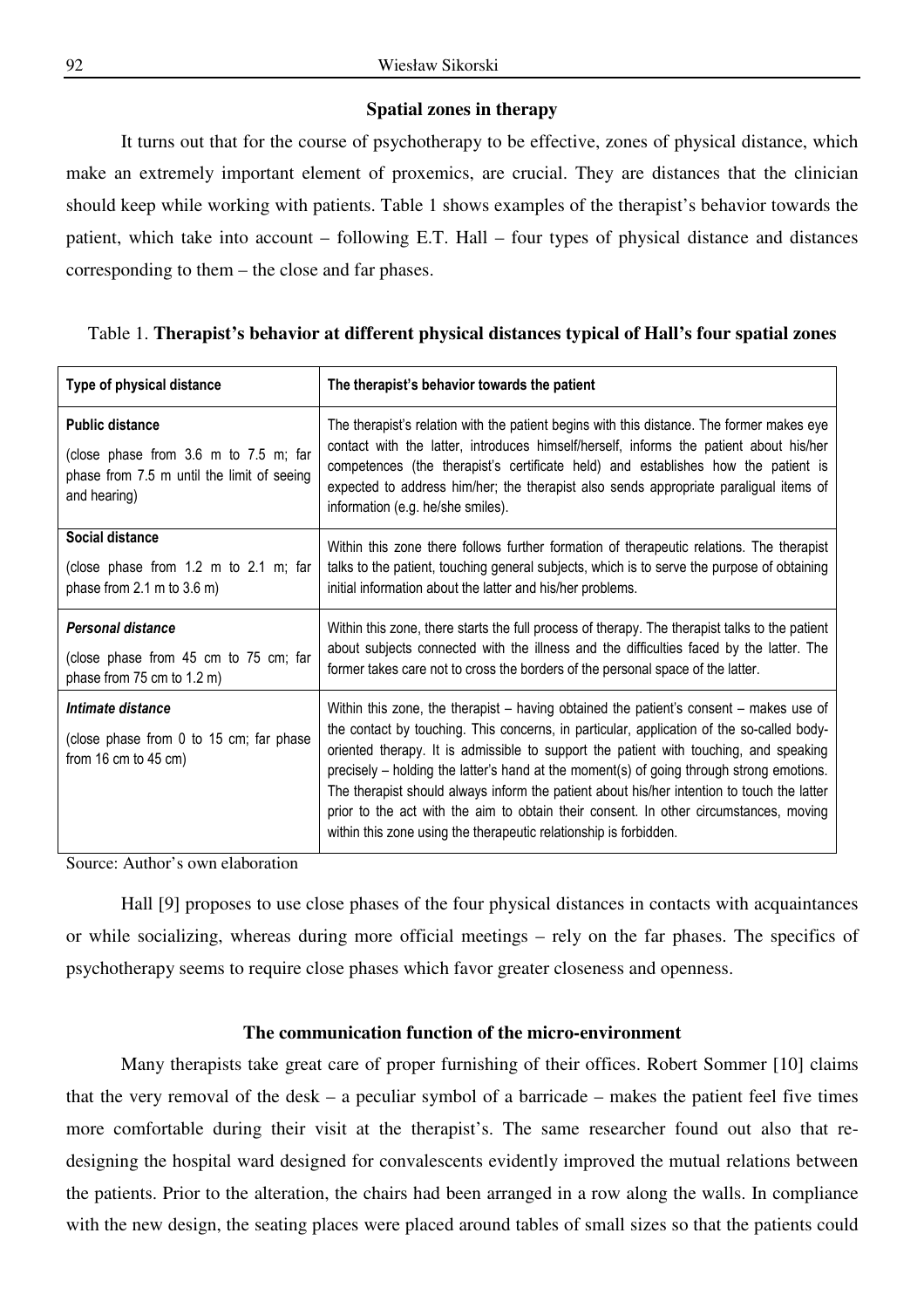make contacts with each other at a comfortable distance. It turned out that the frequency of talks between the patients grew to be twice higher.

#### **Arrangement of seating places**

The placement of the therapist and the patient at a table or desk is of great significance to the course of the therapeutic dialogue, with the assumption that the talk between them can be run at an item of furniture with a rectangular, square or round top. Still, it is a table or a desk with a rectangular top which are used for this purpose most often. Among many possible arrangements of seating at items of furniture of this kind, the most favorable is placing the both "across a corner of the table" (see Figure 1).



Figure 1. **Placement of the therapist (T) and the patient (P) "across a corner of the table" during the therapeutic dialog** (source: author's own elaboration, based on: Sztejnberg A, Jasiński TL. *Doskonalenie pracy pielęgniarskiej. Edukacja, kompetencje, komunikacja, jakość*. Płock: Wydawnictwo Naukowe; 201, p. 138)

Such a seating of the interested persons favors conducting a talk. Natural light reaches the therapist from the window on the left. The patient can fairly clearly follow the facial expressions of the therapist who, in turn, can also freely read the patient's face and observe the latter's non-verbal behavior. In the figure shown above, the table is placed close to the wall, which causes it not to remove any physical barrier separating the private zone of the therapist from the public one in which the patient finds himself/herself. The therapist (T) is seated in a way that he/she has the door at the side, while the patient (P) is seated with the door behind him/her.

A definitely less favorable layout is with the seatings arranged "aslant across the table" (see Figure 2).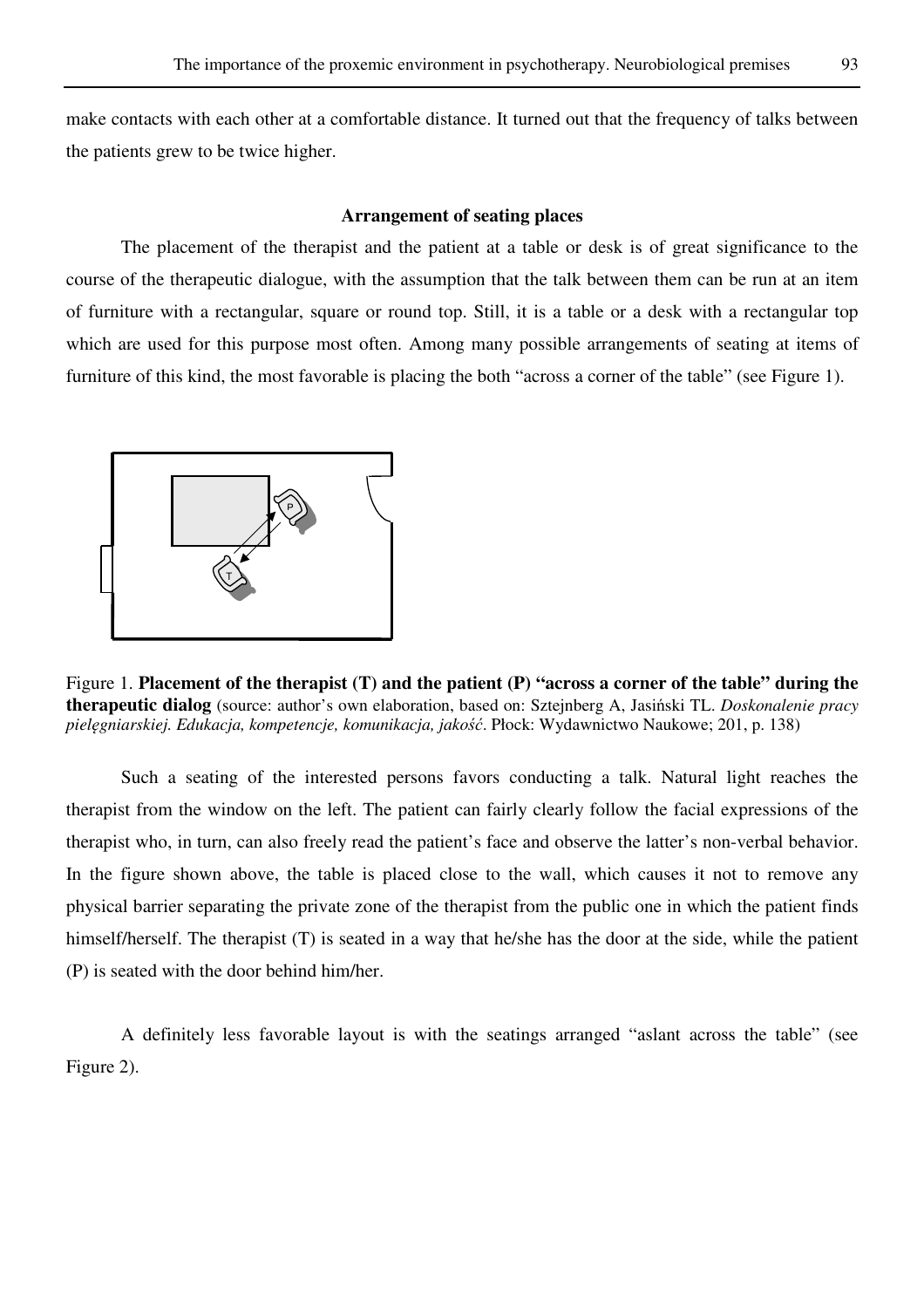

Figure 2. **Placement of the therapist (T) and the patient (P) "aslant across the table" during the therapeutic dialog** (source: author's own elaboration, based on: Sztejnberg A, Jasiński TL. *Doskonalenie pracy pielęgniarskiej. Edukacja, kompetencje, komunikacja, jakość*. Płock: Wydawnictwo Naukowe; 201, p. 138

In the above-shown layout, the rectangular table poses a barrier that is open on both ends. The therapist (T) is seated diagonally across the table, facing the patient (P).

#### **Spatial behaviors in diads**

Undoubtedly, the arrangement of seating of the therapist and the patient, which is shown in Fig. 1 is better for the course of the therapeutic dialogue. The bodies of the involved persons are placed in the space at the right angle. Such a seating during a talk favors a free exchange of opinions and mutual nonverbal communication. This is also confirmed by experiments dealing with spatial behaviors in diads, that is groups consisting of two people, which were conducted by R. Sommer towards the end of the 1960s.

The area of one of them was a hospital café, equipped with rectangular tables (90 cm x 180 cm), designed to seat six people, which offered the possibility of six different mutual placements of the people sitting at them, that is: across a corner of the table  $(A)$ , across the table  $(B)$ , side-by-side  $(C)$ , from one end of the table to the other (D), diagonally across the table (E) and aslant along the table (F).



Figure 3. **Six different placements of pairs of people while talking (spatial orientation of people's bodies) at rectangular tables** (source: author's own elaboration, based on: Hall ET. *Ukryty wymiar*. Warszawa: Warszawskie Wydawnictwo Literackie MUZA SA; 2005, p. 140)

In the course of fifty observations, R. Sommer counted discussions carried out at the tables at regular intervals. He noted that the conversations led "across the corner of the table" (A) were twice as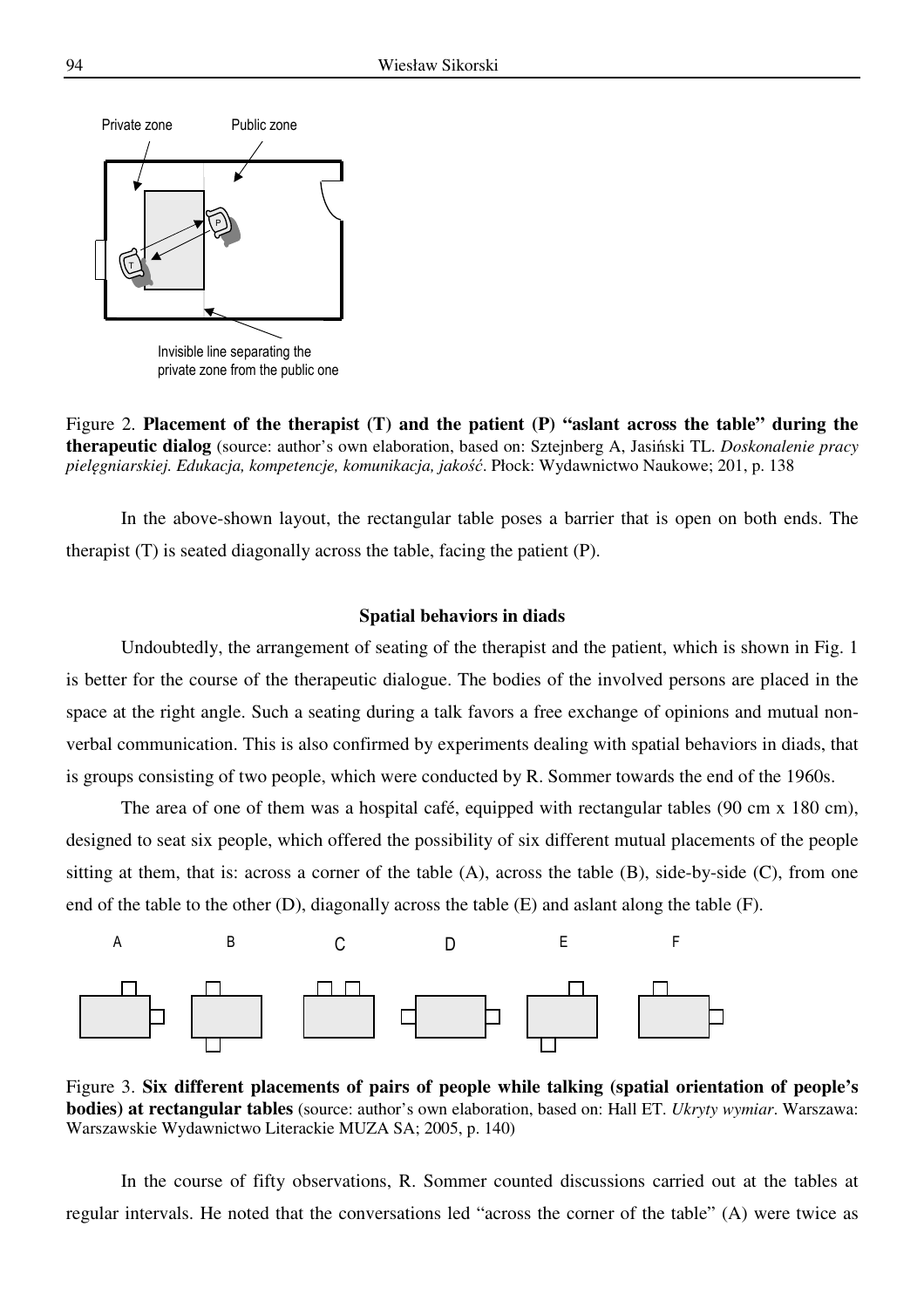frequent as those between the subjects seated "side-by-side" (C), while the exchange of opinions while sitting "side-by-side" occurred three times more frequently than the discussions "across the table" (B). He also noticed that while the subjects were seated "across a corner of the table" (A), there were six times more conversations led by them than while being seated "across the table" (B) and twice as many as those carried out in the arrangement of "side-by-side" (C). At the same time, it was possible to record that as regards the remaining three placements at the rectangular tables (D, E, F) no conversations were started at all [10].

It follows from the interviews conducted by the author of this paper with 106 psychotherapists in three provinces in Poland, namely in the Voivodeships of Lower Silesia, Opole, and Silesia, in 2008, that the majority of them (66%) preferred the seating arrangement "across the table" (arrangement BC). Far fewer of them (21%) were inclined to seat the patient "across the corner of the table" (arrangement AB), whereas the fewest of the respondents (8%) preferred sitting "side-by-side" with the patient (arrangement BD) or "aslant across the table" (5%) (arrangement BE). Further analyses allowed establishing that most (56%) of the psychotherapists who had chosen places limiting mutual communication, preferred the arrangement "aslant across the table" (BE) and slightly rarer (44%) that of "across the table" (BC). All the arrangements are clearly presented in Figure 4 below.



Figure 4. **Arrangements of the seating places preferred by psychotherapists** (source: author's own elaboration)

The left side of the figure illustrates the choices of seating places made by all the psychotherapists who took part in the survey. On the right side, the percentages of the psychotherapists who were inclined to talk to their patients across the table are given.

# **Round tables**

It is quite less often that tables with round tops are used in therapeutic rooms, but – it turns out – they bring a good number of benefits in favor of a free conversation. One of them is that round tables offer many variations of effective taking seats at them while running diads. This fact is confirmed by the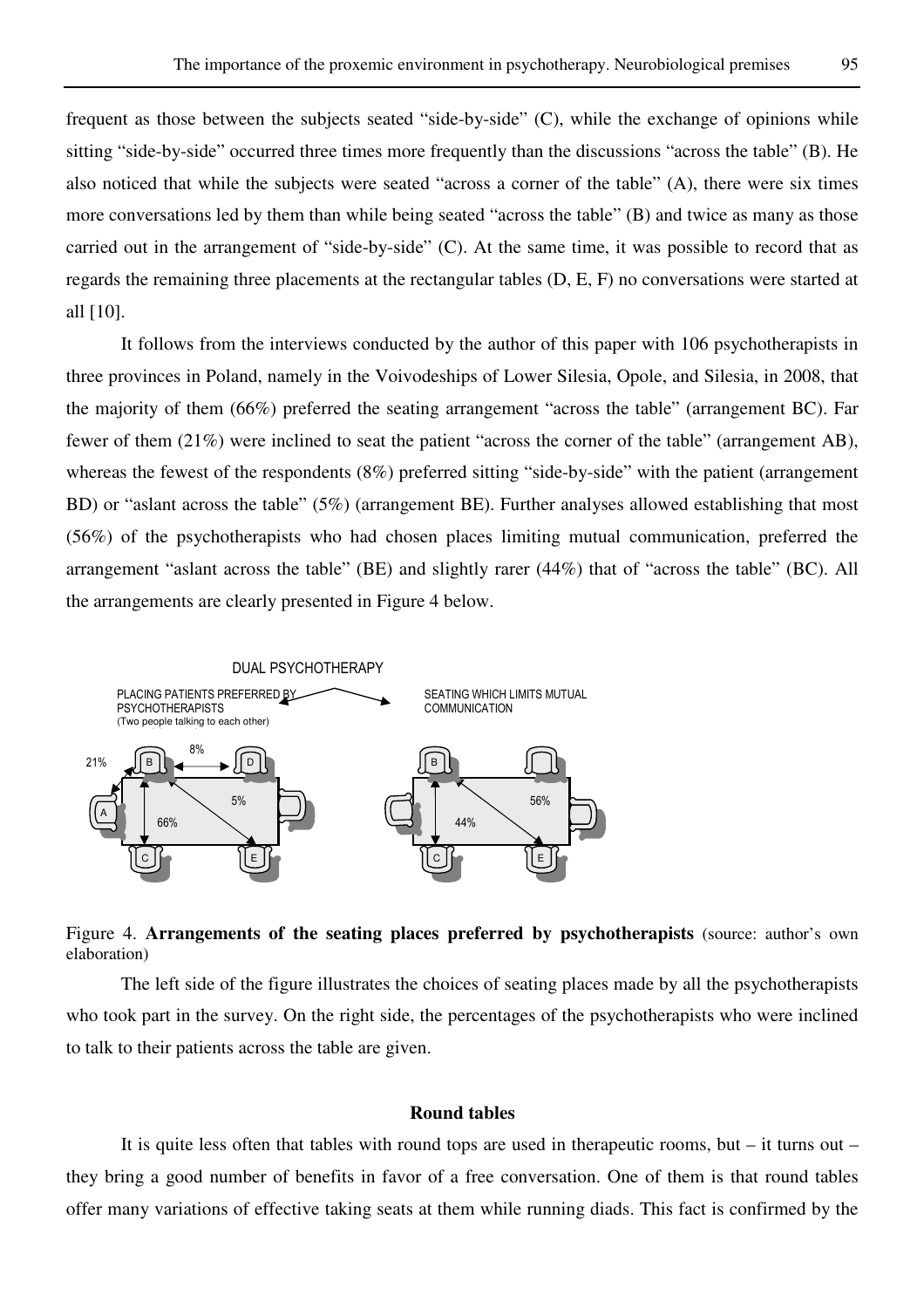results of the experiment carried out by Sommer [18]. Similarly, the author of this paper showed a diagram featuring a round table with six armchairs to 106 psychotherapists. The task consisted in their indicating the seating place which they usually chose to take during the talks with patients.



Figure 5. **Arrangements of the seating places at a round table preferred by psychotherapists while talking to the patient** (source: author's own elaboration, based on: Sommer R. Personal space. The behavioral basis of design. New Jersey: Prentice-Hall, Inc., Englewood Cliffs; 1969, p. 63)

It turned out that the greatest number of psychotherapists preferred arrangement X "opposite each other" (61%), then arrangement Y "aslant" (28%) and decidedly the fewest that of Z "next to each other" (11%) (see Figure 5 above). This means, at the same time, that the majority of therapists prefer the placement "straight opposite each other", which denotes confrontation or competition, nearly less than half of those – the seating "aslant opposite each other", which offers freedom and opens space for a mutual dialogue; still fewer of the psychotherapists prefer to be seated "next to each other", which is the best arrangement in favor of cooperation.

#### **Territorial behaviors**

Another important element of proxemics are territorial behaviors. They are demonstrated in the given environment, on the so-called territory. The literature defines it as a place "belonging to one or a larger number of subjects and controlled by the subject or the subjects" [11, p. 346].

Irvin Altman distinguished three types of territories: primary, secondary and public. The primary territory (in other words: personal) is, for instance, the person's apartment in a block. It is treated by all the residents as belonging to them, in opposition to the secondary territory, for instance, a therapy room, which is not the property of the therapist, in the same way as a ward in a hospital, which is designed for holding psychotherapy meetings. Each therapist is treated by the other workers as one of the many who have access to the room and the right to use it. In turn, the public territory is a place or an area which is not our property and over which we cannot have control. Each person using this territory is perceived by others as one of the many users with equal rights. In other words, a human has full control over the primary territory and violation of its borders can result in given sanctions. It is possible to stay on the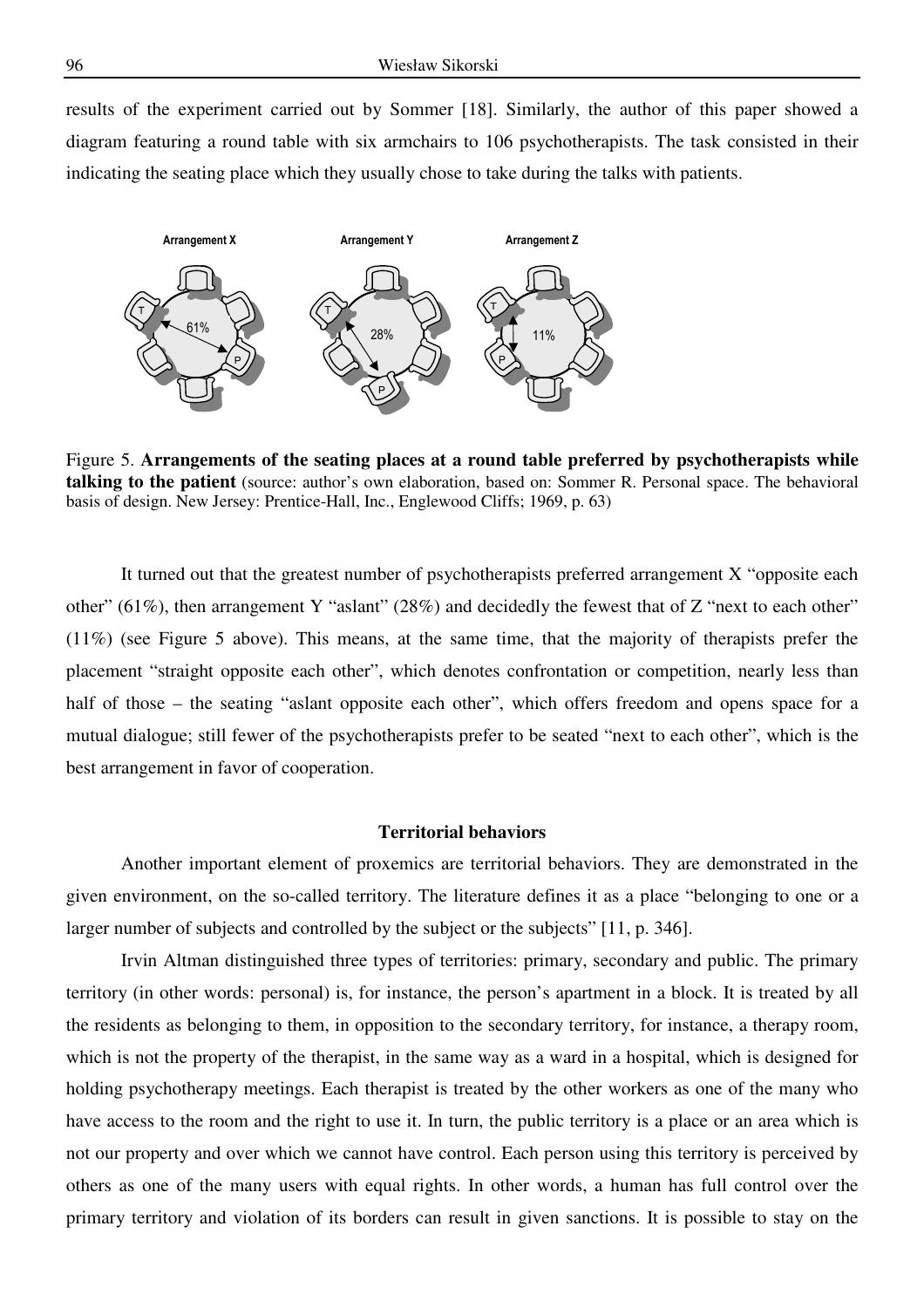secondary territory in compliance with accepted rules when one is a legitimate user of it. On the other hand, the possibility of keeping the public territory for oneself is hardly possible [11, 13].

Duncan Joiner [14] claims that in order to provide clear characteristics of social interactions occurring in the given space, it is indispensable to take into consideration three of its properties: the occupied place, physical distance, and interior décor, which – if analyzed jointly – determine the territory.

Although Joiner applied the three properties to describe social interactions within office space, they can be successfully transferred onto the ground of the psychotherapist's communicating with the patient within the space designed for running psychotherapy. For this reason, one needs to make full characteristics of social interactions running on the secondary territory, that is – for example – in a therapist's office or a larger room (e.g. in order to perform a psychological drama play). This territory includes the place taken by the psychotherapist (the user of the space) and that taken by the patient who is participating in the psychotherapy. Next, characterizing social interactions on this territory, the physical distance between the two parties – the psychotherapist and the patient – needs to be established. Moreover, it is necessary to make a description of the interior décor of the room in which the psychotherapy is conducted and also to make a presentation of how this environment is organized. In this last case, it needs to be focused on the manner of developing the space with architectonic elements, taking into account the division into hard and soft architecture [15]. The elements of the former in the psychotherapist's office include such features and elements of the physical environment as its shape, walls, doors, and windows. The elements of soft architecture are objects and items that can be moved from place to place without much effort, like a desk, armchairs, or cabinets.

#### **Sickrooms**

A sickroom (in other words a room with patients' beds) in a psychiatric ward or a therapeutic institution, in which patients stay, is another type of instance of the secondary territory, called by Wojciech Nyklewicz [16] "social". On the one hand, this is the environment which patients remain in, on the other hand – a place where psychotherapists, psychiatrists, clinical psychologists, nurses and other professionals work.

The characteristics of the social interactions occurring in this territory, taking into account the elements given by Joiner, should begin with locating places occupied by all the people staying there, in particular patients. Then, the spatial distance dividing the psychotherapist from the patient or patients needs to be determined and – finally – a description of the décor of the interior of the room has to be made, taking into consideration also the development of its space with elements of hard and soft architecture [15]. It must be underlined that the ways of behavior presented by a psychotherapist or a psychiatrist on this territory differ depending on the part of the day and circumstances. For instance, they will be different during a morning ward round from those displayed during an evening summarizing of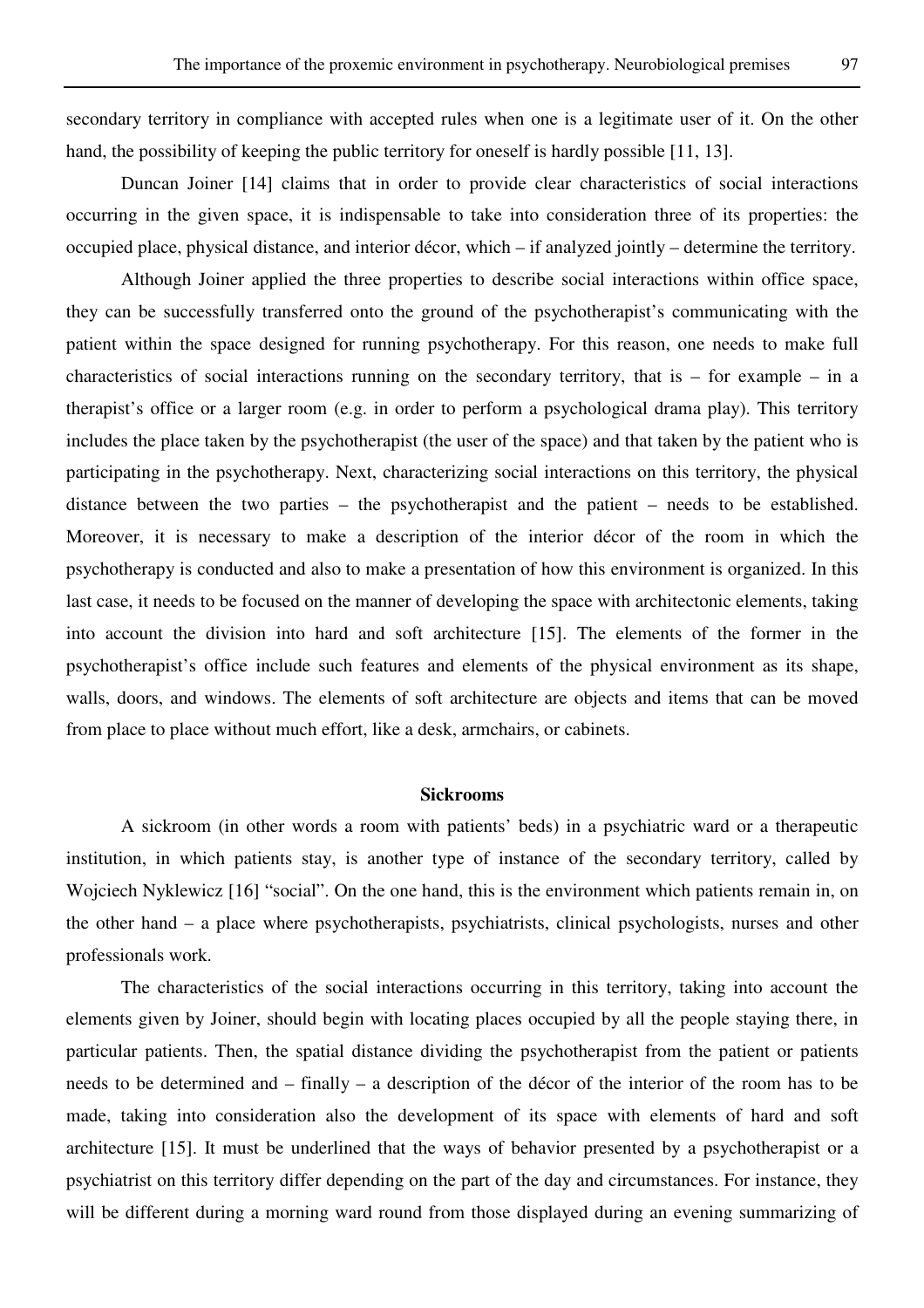the day or at the moment of comforting the patient through delicate and, in no way invasive, (ethical) touching. This is where the contact between the psychotherapist and the patient is taking place in the patient's private territory. This territory covers the area near the bed itself, the bed stool or chair and the cabinet [16]. Its main element is the patient's bed which takes the form of the intimate territory.

#### **Mapping**

Although pieces of equipment or furnishing (bed, stool, bed cabinet), which patients have at their disposal in the sickroom, are the same, arrangements of the private territory by each of them varies. For this reason, in order to obtain a full picture of social interactions on the given territory, observation techniques are applied.

One of them consists in marking the placement of the furniture and equipment in the given room (mapping the furnishing); the other – in recording patterns of behaviors preferred by the both parties communicating with each other (mapping behaviors). If, for instance, the psychotherapist intends to carry out an observation of the ways of behaving of patients occupying neighboring beds, they should draw a map of this territory and mark the locality of the perceived behaviors, as well as put down their comments in a special observation sheet. The given secondary territory occupied by the patient is of specific kind in the sickroom, different from that in the therapy room or the one in a room designed for running a group therapy. The psychotherapist, having at their disposal the diagram illustrating the space of the given territory, can work out a map which presents patients' behaviors manifesting themselves in different places, both during psychotherapy and outside it. They ought to put the most important elements of equipment in individual rooms on it [15], as well as lines of different shapes, marking routes which the patients move along within the space of these places.

The way space is managed in rooms designed for conducting psychotherapy (an office, a larger hall) or in those where the patients stay (a regular sickroom) communicates a great deal of significant information to a careful observer in a non-verbal manner. Each place of this type can be seen as esthetically pleasant, or – just the opposite – ugly. Their décor and the style they are furnished can evoke favorable or unfavorable impressions in patients, who – as a result – can develop the feeling of very desired calm or that of unwanted harmful anxiety [17]. The kind of furniture and the manner in which it is arranged in these rooms exerts an impact on the relations between the patients and the psychotherapists staying in them. Additionally, these spaces can be described in terms of behaviors acknowledged to be favorable and beneficial to achieving goals connected with the places [18]. This is confirmed, among others, by the results of the research by R. Sommer. The aim of the research was to improve the conversation-friendly atmosphere in hospital wards of a newly-established geriatric department for women. Observations of the patients' behaviors proved that the longer they were staying there, the less willing they were to talk. Their behaviors in particular rooms of that ward were very similar: usually, they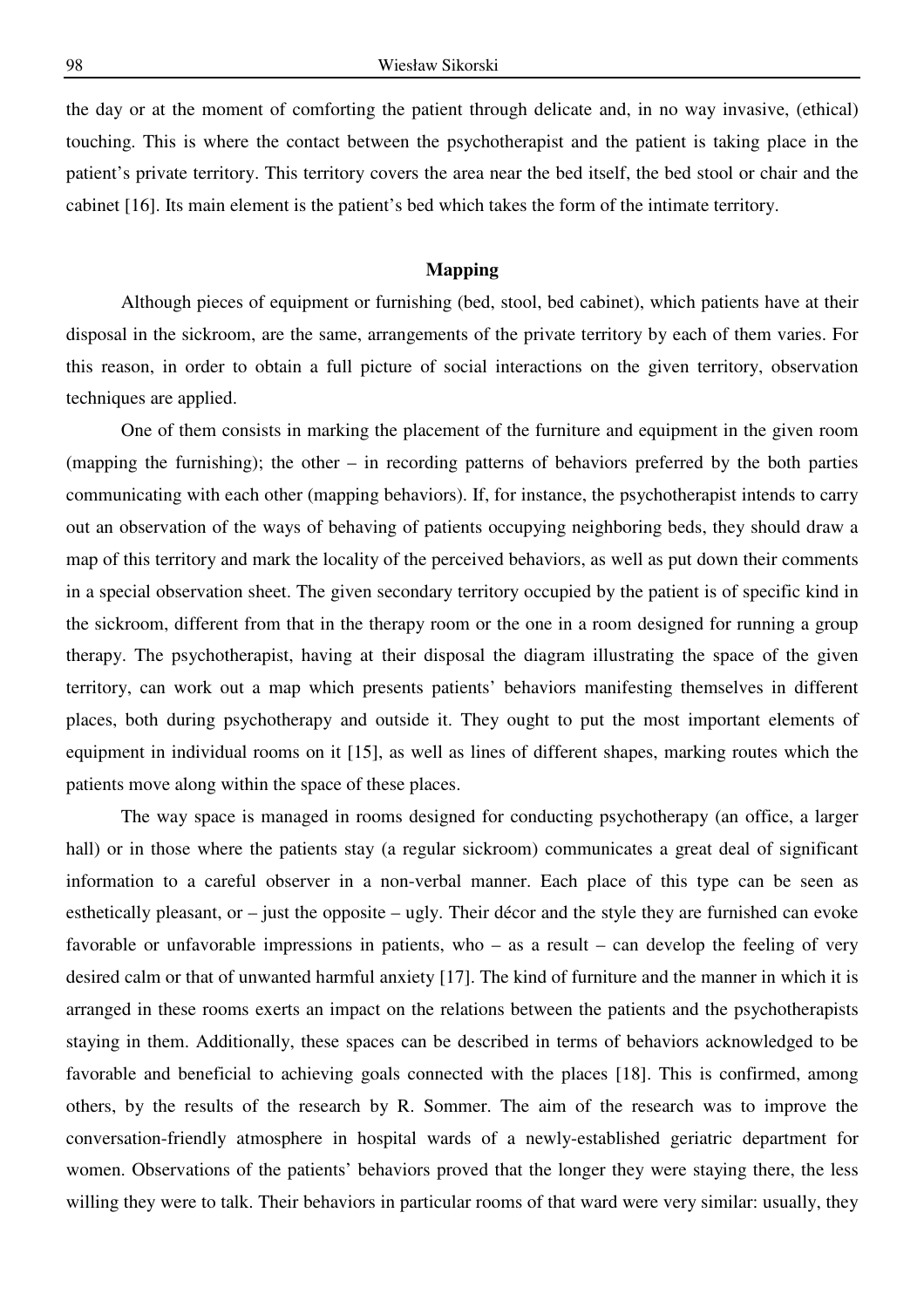were sitting close to the walls of the rooms at the same distances between the beds. They clearly evaded conversing and gave the impression of being depressed and discouraged. The major territorial elements that were used by those patients were the bed and the chair assigned to them. Sommer concluded that, in order to create an additional territory for each of them, it was necessary to equip the rooms with extra tables with square tops. The administration of the ward accepted his suggestions and purchased such small tables accordingly. Putting in the small tables and placing the chairs around them increased the intensity of talks between the patients. Precisely speaking, it was found that the number of interactions doubled [9].

#### **Proxemics of a therapeutic group**

An appropriately selected and organized proxemic environment seems to be of great importance to an effective course of group therapies. The room designed for conducting a group therapy should not be too large, preferably of regular shape and giving the impression of being cozy and warm thanks to suitable lighting, furnishing and being equipped with the most necessary items of furniture and subtle decoration of the walls. Before starting each session, armchairs of the same type should be arranged around a regular, not very tight circle, which allows free taking seats or leaving the place. A small round table should be placed in the center (see Figure 6).



Figure 6. **A therapeutic circle with a small round table in the center** (source: author's own elaboration, based on: Foulkes SH. *Group-analytic psychotherapy*. New York: Interface; 1975, p. 81)

The small table performs a very important function of the "symbolic center" which can easily be focused on and creates a sense of a friendly environment. On the other hand, a table which is larger in size could create an atmosphere of a formal meeting or a party. From the point of view of group processes, resigning from using a table at all is more beneficial to an effective group therapy than carrying out a therapy session in a cramped room with a large table inside. The armchairs should be comfortable in the same way, simple and easy to move; at the same time, they cannot be too soft, as this would make the patients lazy, incline them to remain passive or limit their involvement. Their number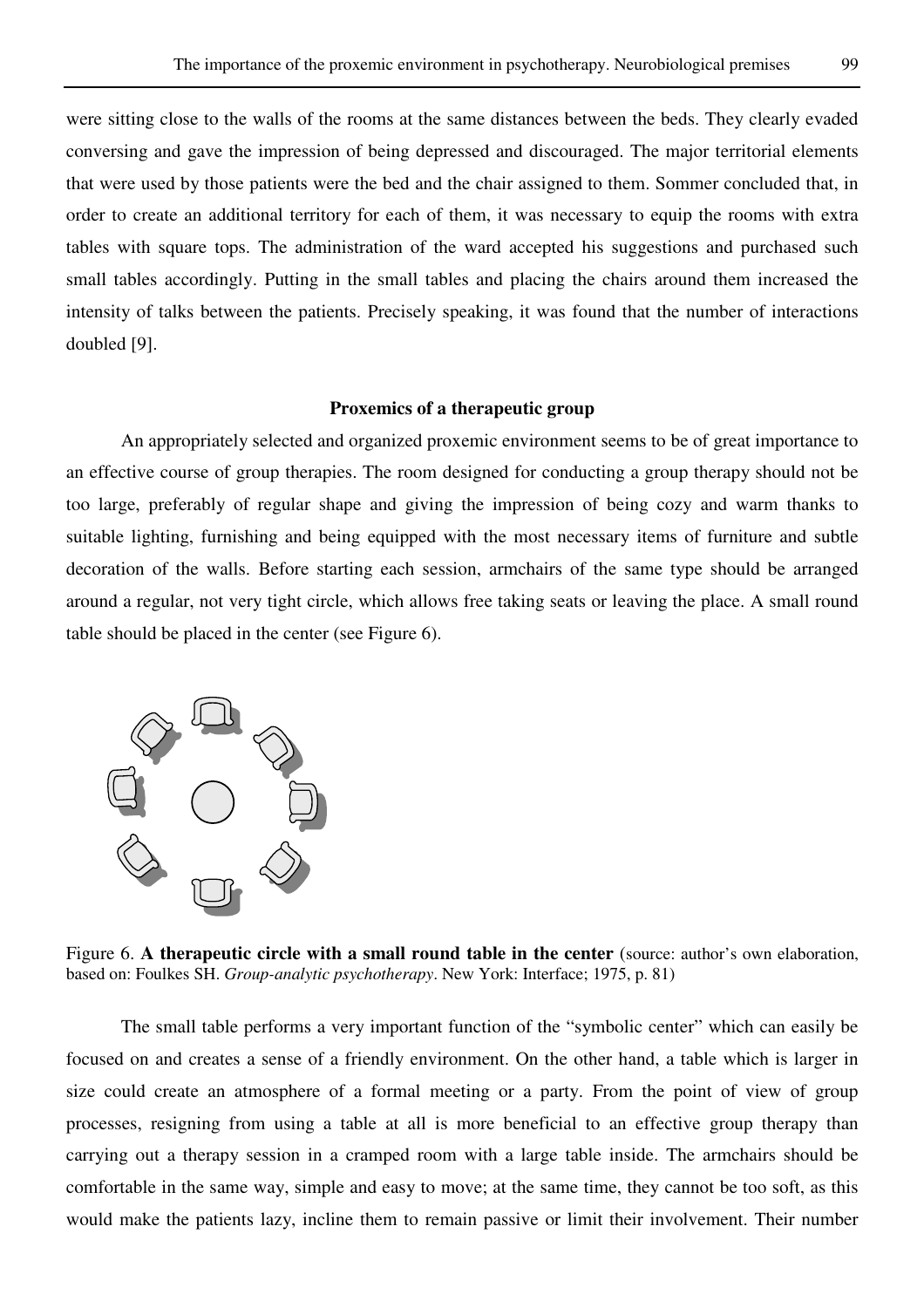ought to correspond to the number of expected members of a given therapeutic group: should, for some reason, one of them drop out, his/her armchair should be left vacant. Being seated around a circle strengthens the sense of equality of all the participants and favors free observation of one another, which is possible thanks to a good eye contact and sitting "face-to-face".

If the armchairs are arranged around a circle in a tighter way, the participants may feel forced to develop closer contacts between one another. In turn, if the patients make the circle tighter themselves, they communicate their need to be closer with one another, the feeling of safety or sometimes their wish to exclude someone, etc.

The circle should be composed of 7 armchairs. As it follows from studies on the range of attention (direct attention), seven is the number of patients, which offers the best opportunities for the therapist to monitor each patient individually and the group as a whole. Groups numbering 7 members are recommended by I. Yalom [19], among others. In smaller groups (6 or 5 participants), the number of possible interactions going on between the fellow-patients is a lot lower. However, in compliance with the recommendation to form groups comprised of an even number of participants (e.g., in order to even the composition of the group as regards its members' sexes, ages, or diagnosed problems or create a structure based on the principle of "Noah's Ark", i.e., to have two divorced participants against two married ones, two older participants against two younger ones, two people with stress disorder against two patients with adaptative disorder, and the like) [20], it seems optimal to form a circle consisting of 8 armchairs. This, additionally, prevents running sessions with groups which are too small as a result of unexpected absences of the participants, their pre-mature finishing of the therapy or dropping out. Formation of this type of mixed (heterogenic-homogenic) groups is justified also by the fact that the participation of pairs of patients with a similar problem favors a more effective running of the initial phase of psychotherapy than that possible to execute in a group of completely varied character (heterogenic). In the case of the latter, the conditions to make the initial identification of the group members, to set common goals for the group or dynamize the integration process are far less favorable. Furthermore, groups based on the "Noah's Ark" principle can serve the purpose of cohesion of the group to a much greater extent, which is considered to be one of the more significant non-specific curing factors [21]. The work with such groups is also therapeutically more effective than with purely homogeneous ones, since they are comparatively more varied and "richer" in terms of quantity and quality of interactions. Their exceptionality results from connecting values of heterogeneously and homogeneously organized groups.

The particular places taken in the circle (the armchairs along with their spatial arrangement) by individual members of the group and their accompanying behaviors are also of significance. According to the principles of proxemics, the order of taking seats exerts a strong impact on the formation of relations within the group. Choosing the right armchair, changing it for another or the distance kept from the therapist can be the subject of analyses and interpretation of various processes occurring in the group and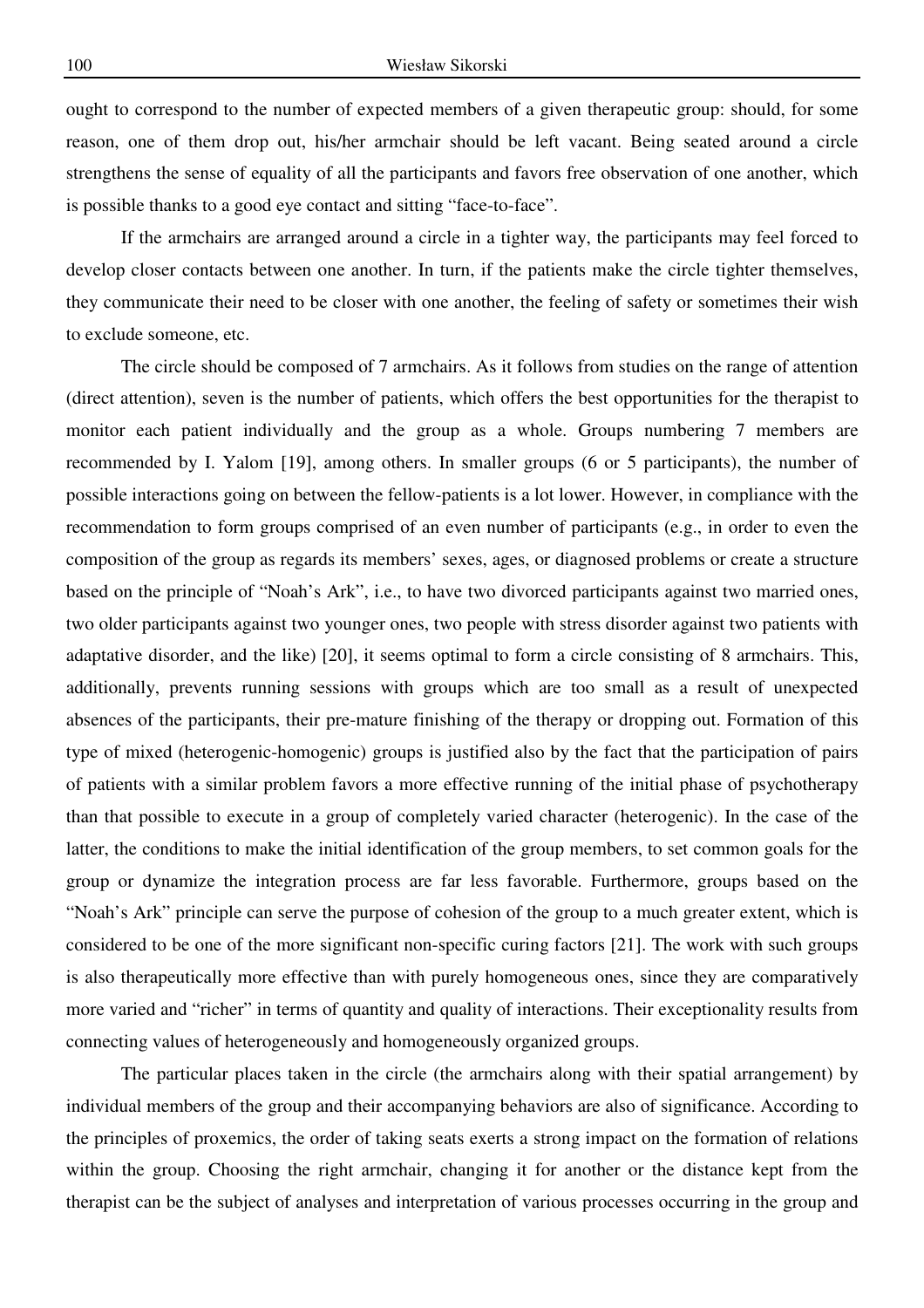– later on – can offer valuable material to apply relevant therapeutic interventions.

The therapist usually sits in the same armchair, in this way communicating a certain stability, the lasting character and continuity of the whole therapy. They also ought to be punctual. Still, it can happen that one of the patients appears early and occupies the therapist's seat, which is an important piece of information both to the therapist responsible for the therapy and to the other members of the group. Taking a seat next to the therapist is interpreted as a sign of staying close, dependence, intention to be favored by the therapist or even to hide from the latter. This is visible especially in the second stage of the therapeutic group's development – the one of "confrontation and exploration of differences". It is quite often then that the patients who perform the role of "mouthpiece of the group" – voicing its moods, being a peculiar "conscience of the group", "group's child" (in particular, "poor child") and "good mom" ("dear uncle") choose to take seats possibly standing the closest to that of the therapist. Patients who choose to sit in the armchairs opposite the therapist during this phase can demonstrate – through their spatial placement – a defensive attitude, a kind of opposition or the need for being noticed and distinguished. Accordingly, these seats are most often taken by people who are "dissentients", "group bards", "stabilizers of the group's emotions" or "mad children".

The decisive majority (71.3%) of the 106 psychotherapists whom the author of this paper interviewed on the preferred layout of armchairs or chairs during a group therapy admitted that they used the system of a closed circle or one in the shape of the letter "U" or a horseshoe. The remaining (28.7%), on the other hand, declared that they decided to seat their patients at a rectangular (conference-type) table. Furthermore, it follows from the author's observations that choosing places to sit down by members of the group at such a table can point to the roles performed by them, especially at the first stage of the group's development ("orientation and dependence"). Moreover, it depends on the place which the given patient occupies, to a great extent, how they will be visually available to other group members and – in consequence – successful in terms of communication, particularly non-verbal communication.

In Figure 7, the places usually taken by leaders ("domination" and "liking") and also by "group jesters" and "good pupils" are marked with black circles. Occupying these seats causes the roleperformers to be seen and heard better. Due to the fact that the both leaders, by nature, have something interesting and important to pass on to the group, and because of that they wish to be in the center of attention of the other patients, it is not surprising that they choose to take just the most physically exposed seats.

The positions marked with a black square are neutral and usually preferred by "outsiders", that is patients who intend to go through the meeting without getting engaged in it. On the other hand, "scapegoats" who want to keep in the background or prefer to "blend themselves into the surroundings" typically sit on one of the places marked with the black triangle.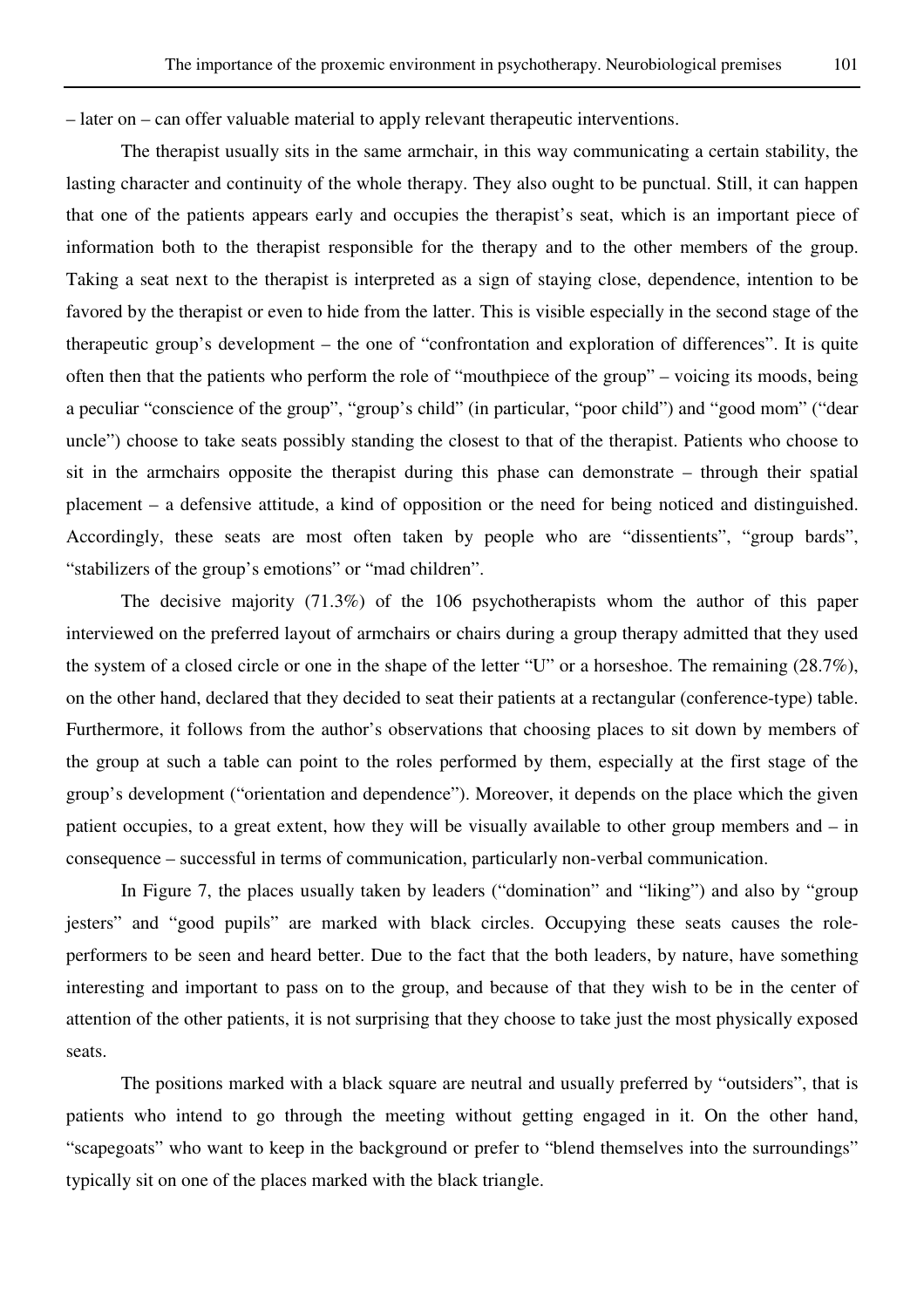

Figure 7. **The best places to get noticed (marked with circles and rectangles) and not to get noticed (marked with triangles) during a session** (source: author's own elaboration)

The head of the table is traditionally the best place for an authoritative therapist (see Figure 8): if he/she wants to accentuate their indisputable authority, for instance, during the first sessions that are meant to motivate the group members to work, they should necessarily sit there. One needs to be careful, however, since occupying this place in the head can result in being perceived as a strict and autocratic person. In consequence, depending on the course of therapy, this move can be counterproductive, causing patients to take a dislike to the therapist or to develop an attitude of disfavor towards them lasting a long time.

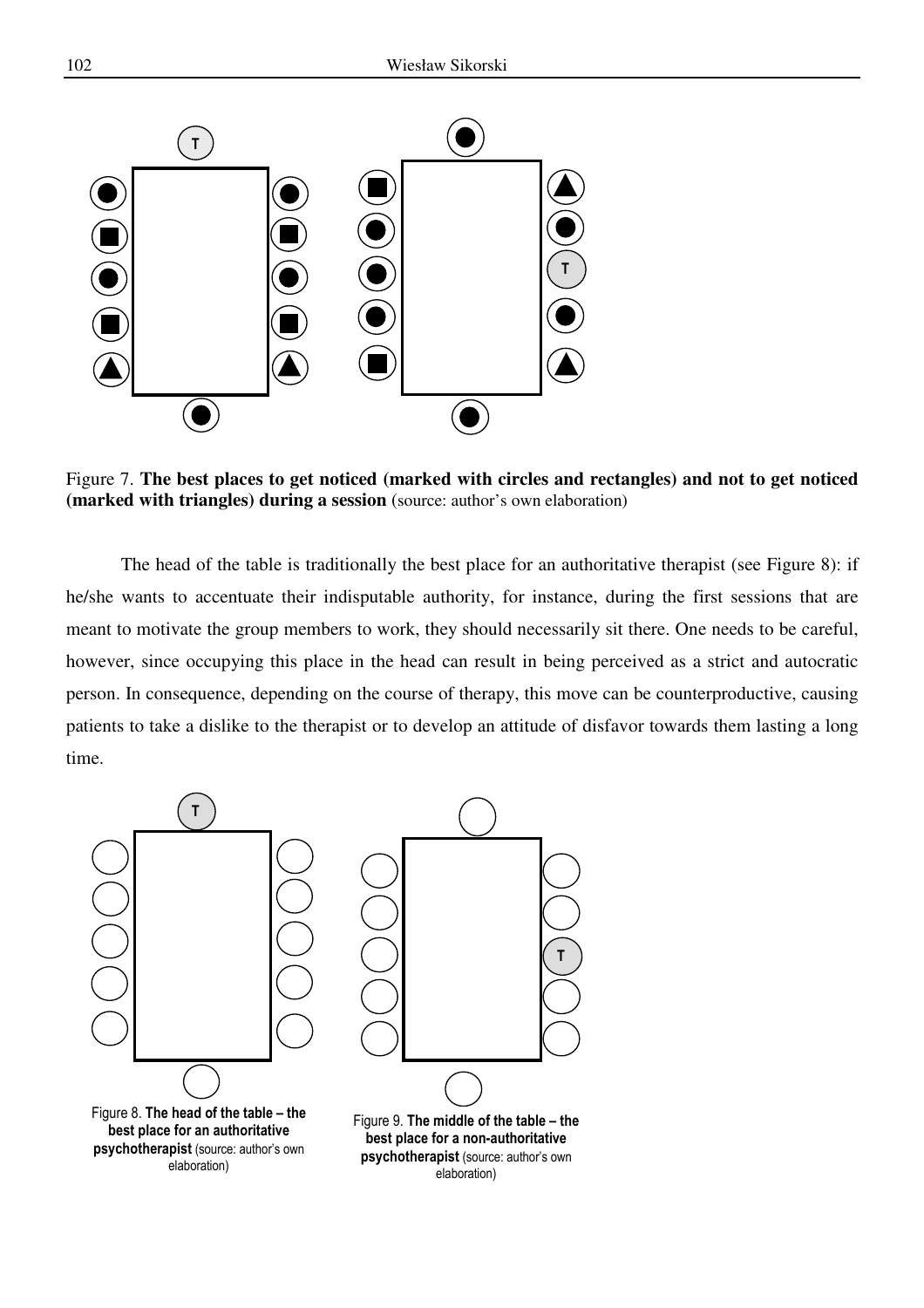On the other hand, the seat at the side in the middle of the table (see Figure 9) should be taken by the therapist if the atmosphere during the meeting is turning tense and can end up in a conflict (e.g., at the phase of confrontation and exploration of differences), and also when it is evident that the group members cannot find a common ground. Taking this seat will contribute to the therapist having a much closer and better relation with each member of the group. For this reason, this very place is often chosen by nonauthoritative psychotherapists, since such a seating can bring them closer to the group.

However, they must show a fair deal of consideration and care while doing so: if they are too compromising, they can earn the opinion of being indulgent and weak. It is interesting to note that when members of a therapeutic group were seated in this place (without the possibility of another choice) during an experiment, they often admitted that the more eyes were looking at them, the stronger their feeling that they had to "meet the duties" which this place at the table imposed on them [22].

The places which are selected during a group therapy can also be the basis for forming hypotheses on the kind of transference relationships. Taking an armchair near the door can be used to make a hypothesis on the person's separation, being an outsider or a scapegoat, or can signal the person's intention to leave the group. This can also be a sign of the wish to distance oneself from someone in the group, to change the attitude towards people taking the neighboring seats or even to form sub-groups. Then, usually, such people move their armchairs away, change their arrangement or take seats on the floor outside the circle [23].

#### **Final remarks**

Recapitulating, psychotherapy is conducted in places, in spaces, in which therapists and patients enter into interactions. Within them, territories exist which have certain properties, both physical (pieces of equipment, décor of the interior, colors on the walls and the ceiling, lighting, temperature) and spatial (including, among others, the arrangement of the items of furniture in the room and the physical distance between the therapist and the patient staying in the place). The environment of each place, in which a psychotherapy is run, conveys also non-verbal information which is of particular significance, including that of communication and diagnostic value, and – as a result – favorable to a more effective treatment.

The proxemic environment can constitute a beneficial element or one that disturbs the course of psychotherapy. Although it is not deciding about the curative value of psychotherapeutic sessions, it does help create conditions for establishing better interactions between the participants of the therapy – a simultaneous involvement of the therapist and the patient during dual meetings or their greater number in the case of group therapies, when the participants control one another as a result. As far as group psychotherapy is concerned, it can additionally contribute to experimenting and experiencing various social situations in a physically richer environment. The properly arranged physical space of the office or room designed for carrying out psychotherapy, taking care not to invade the patients' intimate zone, as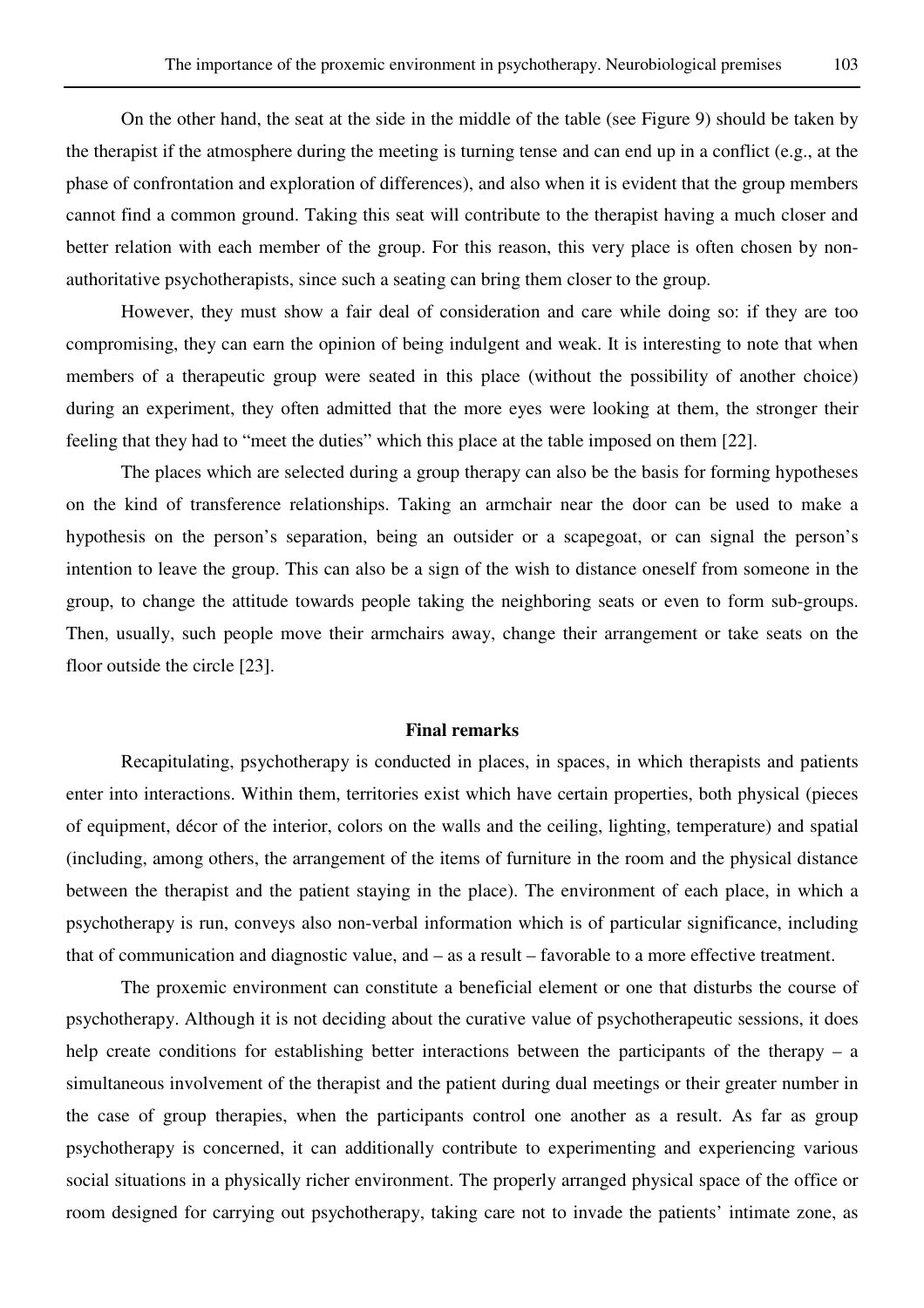well as following their territorial behaviors during sessions, can cause the basic therapeutic processes, like getting an insight, working through the problem, transference relations, to run in a safer and friendlier physical environment and to prove more effective.

#### **References**

- 1. Rosenzweig M. Environmental complexity, cerebral change, and behavior. Am. Psychol. 1966; 21: 321–332.
- 2. Kleim JA. Synaptogenesis and fos expression in the motor cortex of the adult rat after motor skill learning. J. Neurosci. 1996; 16: 4529–4535.
- 3. Comery TA. Increased density of multiple-head dendritic spines on medium-sized spiny neurons of the striatum in rats reared in a complex environment. Neurobiol. Learn. Memory 1996; 66: 93–96.
- 4. Federmeier KD, Kleim JA. Learning-induced multiple synapse formation in rat cerebral cortex. Neurosci. Letters 2002; 332: 180–184.
- 5. Briones TL, Klintsova AY. Greenough WT. Stability of synaptic plasticity in the adult rat visual cortex induced by complex environment exposure. Brain Res. 2004; 1018: 130–135.
- 6. Epstein R, Harris A, Stanley D, Kanwisher N. The parahippocampal place area: recognition, navigation, or encoding? Neuron; 5/1, 23: 115–125.
- 7. Witkowska M. Dobrze "urządzić" życie. Świat mózgu 2017; 3: 32–33.
- 8. Barker P. Metafory w psychoterapii. Gdańsk: GWP;1997.
- 9. Hall ET. Ukryty wymiar. Warszawa: Warszawskie Wydawnictwo Literackie MUZA SA; 2005.
- 10. Sommer R. Personal space. The behavioral basis of design. New Jersey: Prentice-Hall, Inc., Englewood Cliffs; 1969.
- 11. Bell PA, Greene Th, Fisher JD, Baum A. Psychologia środowiskowa. Gdańsk: GWP; 2004.
- 12. Altman I. The environment and social behavior. Monterey: Brookes/Cole; 1975.
- 13. Holahan CJ. Environmental psychology. New York: Random House, Inc; 1982.
- 14. Joiner D. Social ritual and architectural space. W: Proshansky HM, Ittelson WH, Rivlin LG, red. Environmental psychology. People and their physical settings. New York: Holt, Rinehart and Winston; 1976, p. 224–241.
- 15. Horne Martin S. The classroom environmental and its effects on practice of teachers. J. Environ. Psychol. 2002; 1/2, vol. 22: 139–156.
- 16. Nyklewicz W. Podstawy teoretyczne procesu komunikowania. W: Kwiatkowska A, Krajewska-Kulak E, Panek W, red. Komunikowanie interpersonalne w pielęgniarstwie. Warszawa: Wydawnictwo Lekarskie PZWL; 2012, p. 86–101.
- 17. Sztejnberg A, Jasiński TL. Doskonalenie pracy pielęgniarskiej. Edukacja, kompetencje, komunikacja, jakość. Płock: Wydawnictwo Naukowe NOVUM; 2013.
- 18. Eliasz A. Psychologia ekologiczna. Warszawa, Wydawnictwo Instytutu Psychologii PAN, Warszawa 1993, p. 29–76.
- 19. Yalom I, Leszcz M. Psychoterapia grupowa. Teoria i praktyka. Kraków: Wyd. Uniwersytetu Jagiellońskiego; 2006.